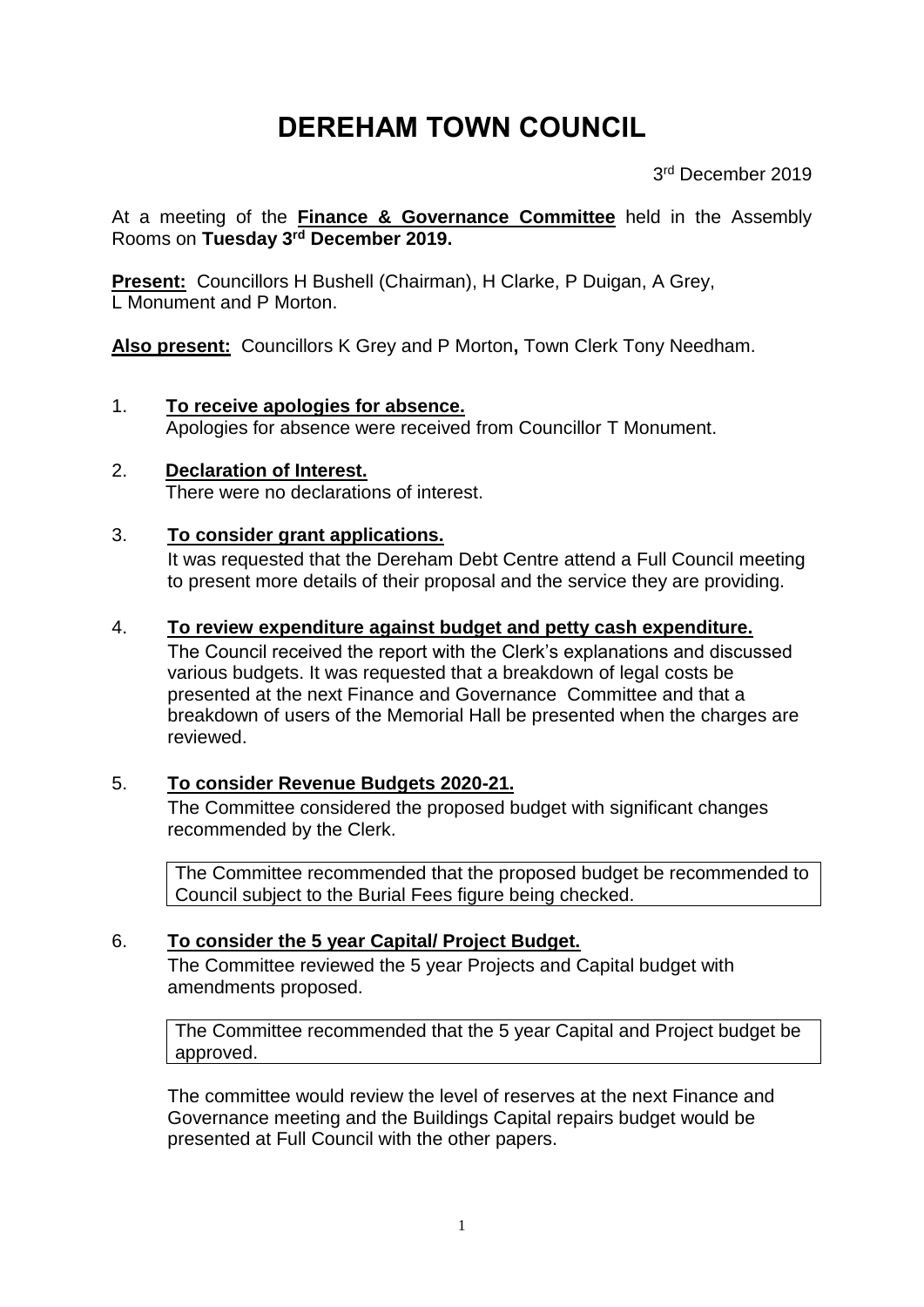# 7. **To consider Precept Requirements 2020-21.**

The Committee considered the Council's budget requirements for the next 5 years, in doing so it recommended that the precept for 2020/21 financial year would be £933,321.

This precept recommendation would increase a band D Council tax bill from £154.61 per year to £163.73 per year (5.9%).

#### 8. **To consider increases in fees and charges for 2020/21.**

Councillor H Clarke notified the committee of an interest in this matter being an allotment tenant; he took no part in the discussion or voting on this matter.

The Committee recommended that all fees and charges except Memorial Hall and markets be increased by 3%.

Both markets and Memorial fees would be reviewed and benchmarked before the new financial year.

#### 9. **To consider allocating underspend in 2019/20.**

This was deferred until the next finance and governance meeting.

## 10. **To review Standing Orders.**

Some grammatical corrections were requested and the financial paragraphs of the Standing orders was raised as to whether these were duplicated in the Financial Regulations. The corrections would be made and the financial paragraphs would be considered when the Financial Regulations were reviewed.

#### 11. **Review of Risk Assessments.**

The Clerk made the committee aware that not all risk assessments are reviewed annually - they are reviewed when circumstances change after 5 years or when requested by a Councillor. Some are reviewed annually

So far this year the following have been reviewed or are in the process of being reviewed.

- 1. Storage of fuel in chapel
- 2. Fire evacuation in Assembly Rooms
- 3. Recording when staff members have been inducted in specific risk assessments
- 4. Grave digging leaving grave over weekend.
- 5. Christmas lights switch on event.
- 6. Memorial Hall evacuation with DOS

# 12. **To consider financial implications for adopting open spaces from Orbit Homes (Greenfields Road).**

Considered at Recreation Committee.